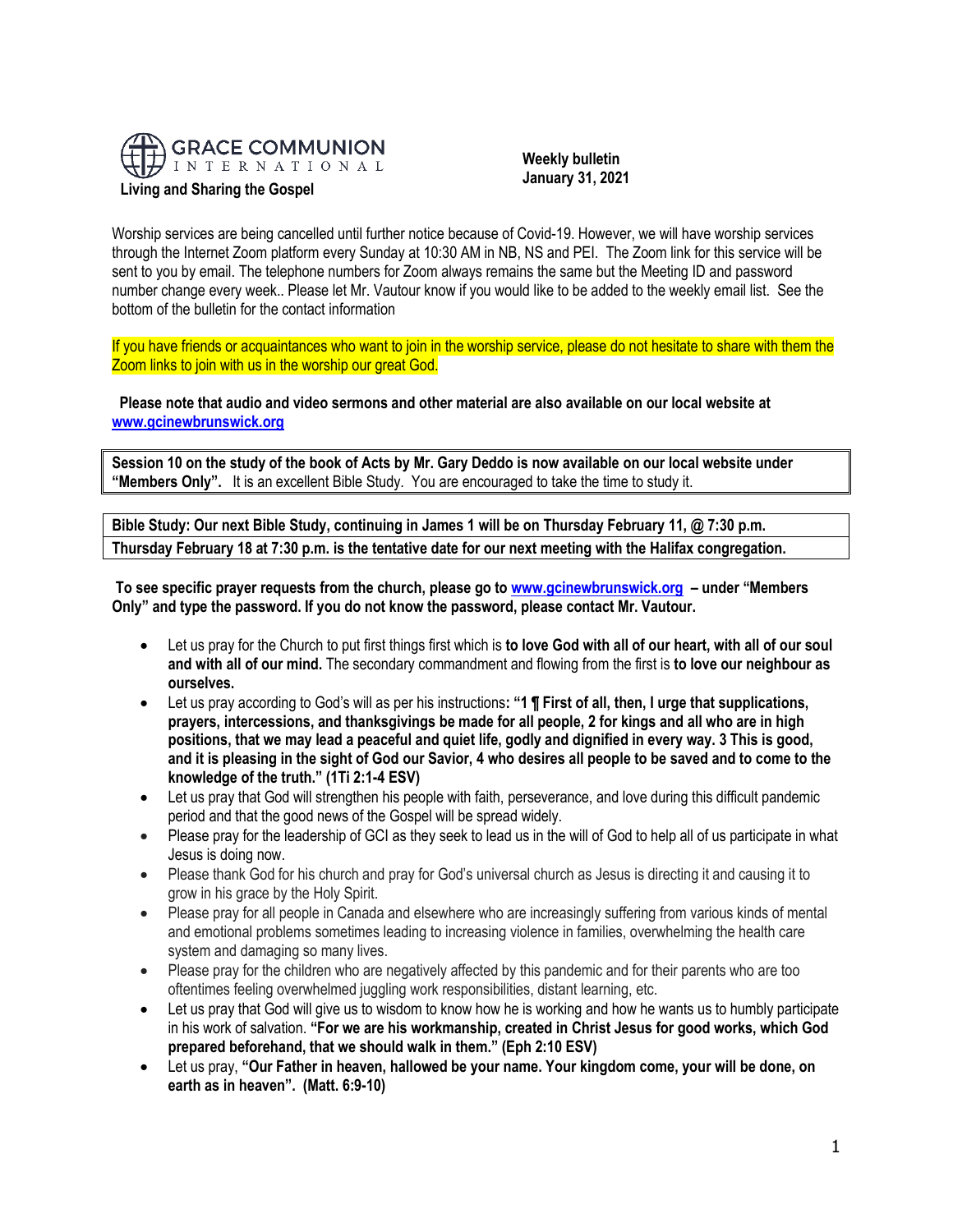**Offerings:** (Paraphrase of some information given by Mr. Hall, GCI Canadian Director): Just a reminder that any donations we receive via either Credit Card or Canada Helps are subject to about a 3-3.5% fee which means any donations we receive for your congregation, are reduced by that amount. Direct Debit (Pre-authorized Payment) or E-Transfers have much lower transaction fees, that we do not back charge to the local congregation. (Cheques do not have a transaction fee). A person can send E-transfers to [khorwood@gcicanada.ca](mailto:khorwood@gcicanada.ca) if their bank uses INTERACT. In the subject or message line, write the name of your church and your member number. If your bank permits, you can also write your name and address. If you do not know your member number, please write to Mr. Vautour at the email address below. You can send your offering directly to the following address: **Grace Communion International- Canada, Suite 203A, 2121 Airport Dr., Saskatoon, SK 7SL 6W5.** If you prefer, you can also call **1-306-653-2705.**  *You can also donate via phone using a credit card, or via Canada Helps using the donate button on our website* **at <https://www.canadahelps.org/en/dn/7735> .** *We will credit all donations received via Canada Helps to a member's local* 

*congregation, if we can identify where they attend."*



**Culture of Liberation (from GCI January 27, 2021)** 

Dear Family and Friends,

You may recall seeing the Support/Challenge Matrix in some of our publications. This diagram effectively demonstrates ways of being and operating that create a cultural pattern for a person or organization.

I was recently challenged to define what I mean by a culture of liberation. Is the concept biblical? Does it fit with our Incarnational Trinitarian Theology? The short answer is yes, it is biblical, and it fits with our theology. Further, it describes the

emerging culture of GCI.

One of the greatest gifts Jesus gave us is freedom. Luke tells us Jesus has set us captives free (**[Luke 4:14-](https://biblia.com/bible/niv/Luke%204.14-21) [21](https://biblia.com/bible/niv/Luke%204.14-21))**. He is the one who has freed us from the dominance of legalism and the culture of fear and manipulation. He is the one, through the power of the Spirit, who has filled us with love, joy, peace, patience, kindness, goodness, faithfulness, gentleness, and self-control. He is the one who moves out of the culture of apathy. He joins us to the purpose of the Father in pointing us to the eternal kingdom and away from the culture of self-centeredness and entitlement.

and Susan Williams

And yet we are called to participate. To do so, we must come out of the prison cells of our old self and our old surroundings and embrace the freshness of life in him. We are free because of him and through him. He is the one establishing the culture of empowerment and opportunity in us. It is his good pleasure to do this work in us.

In his letter to the church at Ephesus, Paul talks plainly about what a healthy church community looks like. Then we will no longer be infants, tossed back and forth by the waves, and blown here and there by every wind of teaching and by the cunning and craftiness of people in their deceitful scheming. Instead, speaking the truth in love, we will grow to become in every respect the mature body of him who is the head, that is, Christ. From him the whole body, joined and held together by every supporting ligament, grows and builds itself up in love, as each part does its work**. [\(Ephesians 4:14-16\)](https://biblia.com/bible/niv/Eph%204.14-16)**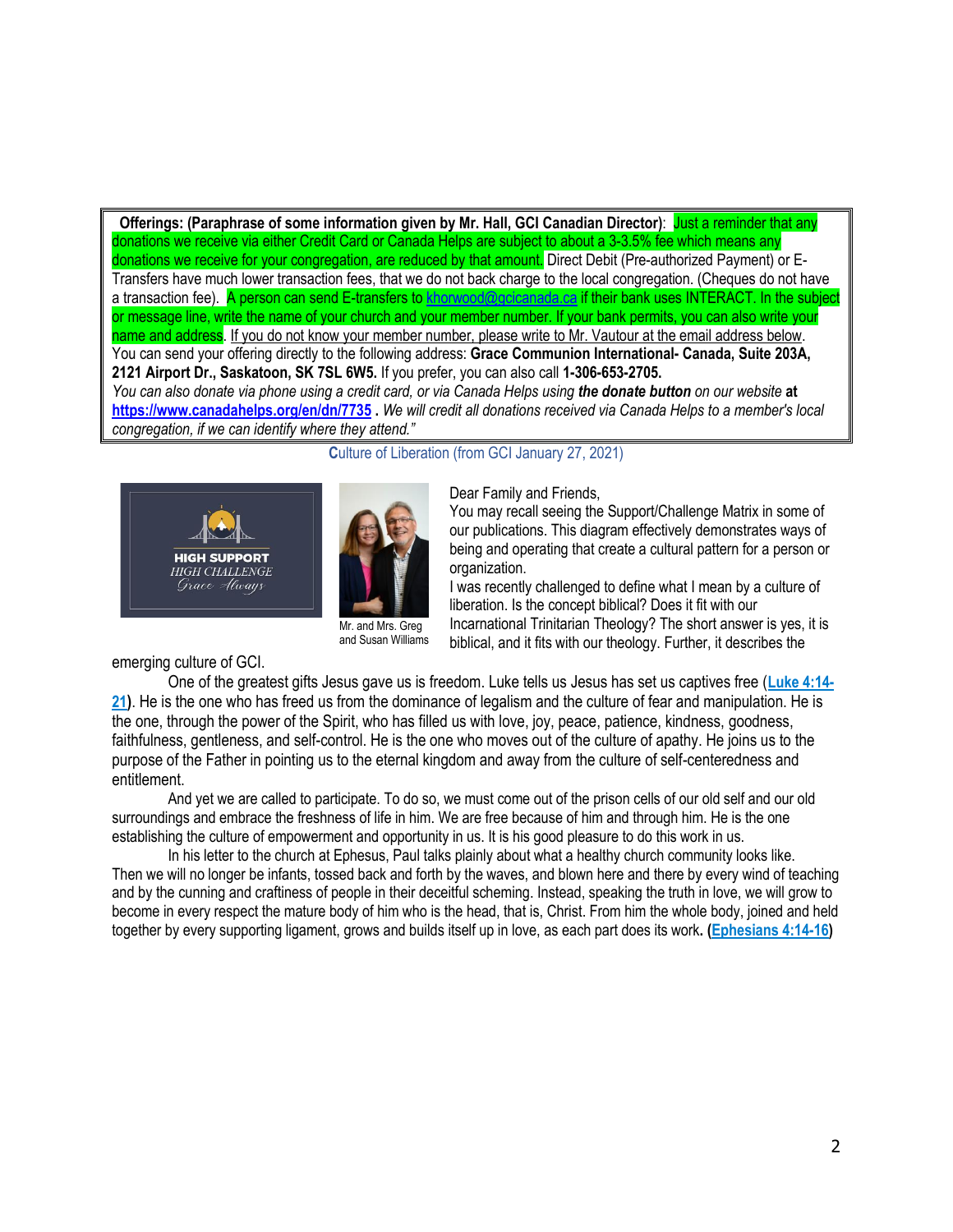

**GiANT** 

Rather than a community that gets swept up in and entrapped by the noise, rhetoric, and false news of the day, in Christ we are freed to be a community that boldly "speaks the truth in love." Striking the balance of high support and high challenge toward one another—out of "grace always"—is the sign of a healthy church, where leaders and members speak honestly and lovingly to one another. Being honest and loving is how we are joined and held together, and it is all from him who is the head of the church—the one who empowers us through the Spirit.

This may seem like a nuance, but a culture of liberation is not license. Rather it is a strong commitment to Christ and to one another.

Empowerment and opportunity do not let us off the hook for being our brother and sister's keeper.

Being united in Christ means that we are for one another; we are accountable to each other—even (and maybe especially) when we experience differences of opinions. If it takes strong bones, toned muscles and elastic ligaments all in alignment for a human joint to operate smoothly and effectively, imagine how much active participation it takes from you and me to be a part of a mature healthy church?

The culture of liberation that we are growing into allows us to be free from sin, death, guilt, and shame, and yet it goes further. Not just "free from," but "free for." We are free to become the best versions of ourselves as we grow in relationship with Jesus and with one another. I think of freedom in Christ as an invitation and empowerment. I am free to join him and participate in much of what he is doing. I am free to see how he is at work in people around me, and I am free to share his love that he has liberally bestowed on me.

Brothers and sisters, it is Jesus who has joined us together. It is Jesus who liberates and empowers. May we embrace, celebrate, and perpetuate the culture of liberation that he is showering upon us. Praising him for my liberation, Greg Williams

**\_\_\_\_\_\_\_\_\_\_\_\_\_\_\_\_\_\_\_\_\_\_\_\_\_\_\_\_\_\_\_\_\_\_\_\_\_\_\_\_\_\_\_\_\_\_\_\_\_\_\_\_\_\_\_\_\_\_\_\_\_\_\_\_\_\_\_\_\_\_\_\_\_\_\_\_\_\_\_\_\_\_\_\_\_\_\_\_\_\_\_\_\_\_\_\_\_** The following link is an example of a congregation in the USA of letting the love of Christ overflow to their community. <https://www.youtube.com/watch?v=1NA9RDobDe8> . If you have ideas about how we, as a GCI congregation, can extend God's love in our community in a way that will promote the Gospel, please feel free to call Mr. Vautour and discuss.

**Devotional – Moved with Compassion (From gci.org January 27, 2021)**

**But when he saw the crowds he was moved with compassion for them, because they were harassed, and cast away as sheep not having a shepherd." ([Matthew 9:36](https://biblia.com/bible/niv/Matt%209.36) – Darby Bible Translation)**



By Davina Winn, Assistant Pastor Hanover, VA

 The Greek word here for compassion is "splanchnizomai". The word literally means to "be moved in the bowel." When Jesus saw the crowds, he noticed and *felt* their pain and suffering deep within his gut. He "experienced" their trouble and helplessness and he was stirred with profound, intense emotion to do something about it. He gathered his disciples and empowered them with authority to cast out demons and to heal every disease and sickness.

 Have you ever encountered others who seemed abused or abandoned? What about the young man begging for money on your way to work? What about your neighbor who is a single mom? What about your family member who just needs you to sit down and listen with an open heart? How can we show compassion to those around us? First…stop and take

notice. It is so easy in our busy lives to rush on by without a second glance for those who are lost and hurting. Second, ask God if there is a way for you to truly help them. God might say "no" but he also might say "yes." He might tell you to give the young man the money in your pocket or buy him a sandwich. He might tell you to ask your neighbor if you can babysit a few hours her. He might tell you to share some encouragement and pray for someone. The important thing is to stop, notice, pray and do something.

\_\_\_\_\_\_\_\_\_\_\_\_\_\_\_\_\_\_\_\_\_\_\_\_\_\_\_\_\_\_\_\_\_\_\_\_\_\_\_\_\_\_\_\_\_\_\_\_\_\_\_\_\_\_\_\_\_\_\_\_\_\_\_\_\_\_\_\_\_\_\_\_\_\_\_\_\_\_\_\_\_\_\_\_\_\_\_\_\_\_\_\_\_\_\_\_\_

*Prayer: Lord, help us notice and see others as you see them. Help us feel what you feel about them. Help us take appropriate action as we are led by the Holy Spirit. Lord, give us your compassion for those around us.*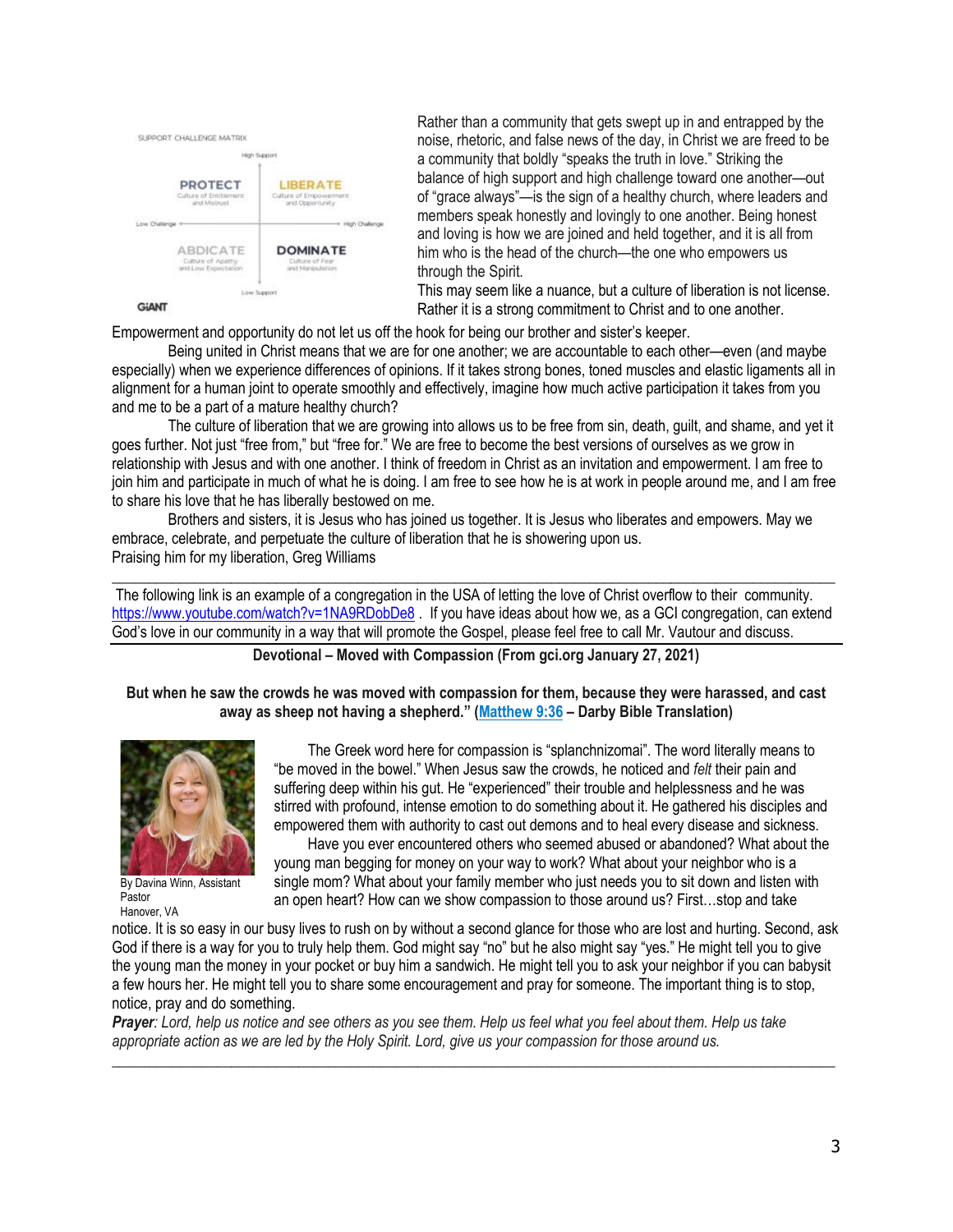## **REVELATION: BOOK OF COSMIC SYMBOLS (from** [Revelation: Book of Cosmic Symbols | Grace](https://www.gci.org/articles/revelation-book-of-cosmic-symbols/)  [Communion International \(gci.org\)](https://www.gci.org/articles/revelation-book-of-cosmic-symbols/)











Revelation's symbols are often juxtaposed one against another. This use of comparison and contrast is seen throughout the book. In the middle chapters of Revelation, Satan's forces the beast and false prophet — are pitted against God's earthly representative, the church. The book describes two ages of human existence, each contrary to the other. Satan, the dragon, is the remorseless adversary of God, and dominates this present world. Jesus Christ, the Lamb of God, rules a world of peace, popularly known as the millennium.

Revelation portrays and compares two opposing ways of life. Two symbols embody these conflicting lifestyles. A harlot pictures the deceived group, deluded by what's called her "spiritual fornication." This refers to her illicit spiritual liaisons with political rulers. Another group of people follows the Lamb, who is Jesus. These are called the spiritually pure Bride of Christ. The image of an enormous metropolis — Babylon the Great — stands for the corrupt system that seduces the world. Revelation contrasts this wicked city with the purity and perfection of the New Jerusalem. Ultimately, the latter stands for the ideal and eternal congregation of those who are faithful to Christ.

Even the promise to share in salvation is represented by this – worldly symbols. This use of

symbolism occurs in the seven letters to Christian congregations in the province of Asia. For example, the church in Ephesus is promised salvation by being told it will have **"the right to eat from the tree of life" (2:7)**. That is a metaphor for salvation and eternal life. Norman Perrin clearly outlined this dualistic and symbolic structure of Revelation in which the spiritual realm, the church, and the world system are given their parts to play. He wrote:





At the pinnacle of power on one side is God, the Pantocrator, ruler of all (**1:8**). On the other is Satan, the Dragon, who has power, a throne, and great authority (**13:2**). Allied with God is the Lamb who was slain (**5:6**)…. Allied with Satan is the beast from the sea (**13:1-2**). . . .All the people on the earth are divided into two groups; those who have the seal of God on their foreheads and whose names are in the book of life (**3:5, 12; 7:3; 20:4; 21:27; 22:4**) and those who bear the mark of the beast and worship it (**9:4; 13:8, 17; 14:9-11; 16:2; 20:15**). There is also a sharp contrast between the luxurious and voluptuous harlot, who represents Babylon, the earthly city of abominations (**ch.17**) and the pure bride of the Lamb, who symbolizes Jerusalem, the heavenly city of salvation (**19:7-8; 21: 2, 9-11**). This literary tension reflects the political tension between the adherents of the kingdom of God and those of the kingdom of Caesar (**11:15; 12:10; 16:10; 17:18**) (*Jesus and the Language of the Kingdom*, p. 142). To the modern western world, Revelation's symbols seem weird and alien. They include a multi-headed dragon; two strange beasts; a city shaped like a cube 1,500 miles high, wide and

long; marks on heads and right hands; a figure's mouth with a sword emerging from it, and so on. These symbols were not strange to John's original audience for whom the book was written. Revelation drew on commonly known pagan myths, Old Testament and Jewish typologies, as well as New Testament Christian traditions and beliefs. These symbols were generally understood to refer to spiritual truths and historical realities. For example, in the Roman world of John's time there were various stories about a god of heaven slaying the sea monster.

Some of Revelation's symbols played off of such myths circulating in the pagan world. However, the book's symbols are heavily based on Old Testament themes, which in turn had been reinterpreted by Jewish apocalyptic literature.

In Revelation, the meanings of symbols existing in the Jewish and pagan world were again reinterpreted in the light of the Christian's experience in Christ. The point is that the symbols were not strange codes that one had to have special knowledge to understand. It's safe to say John's readers knew what he meant. In the words of G. B. Caird: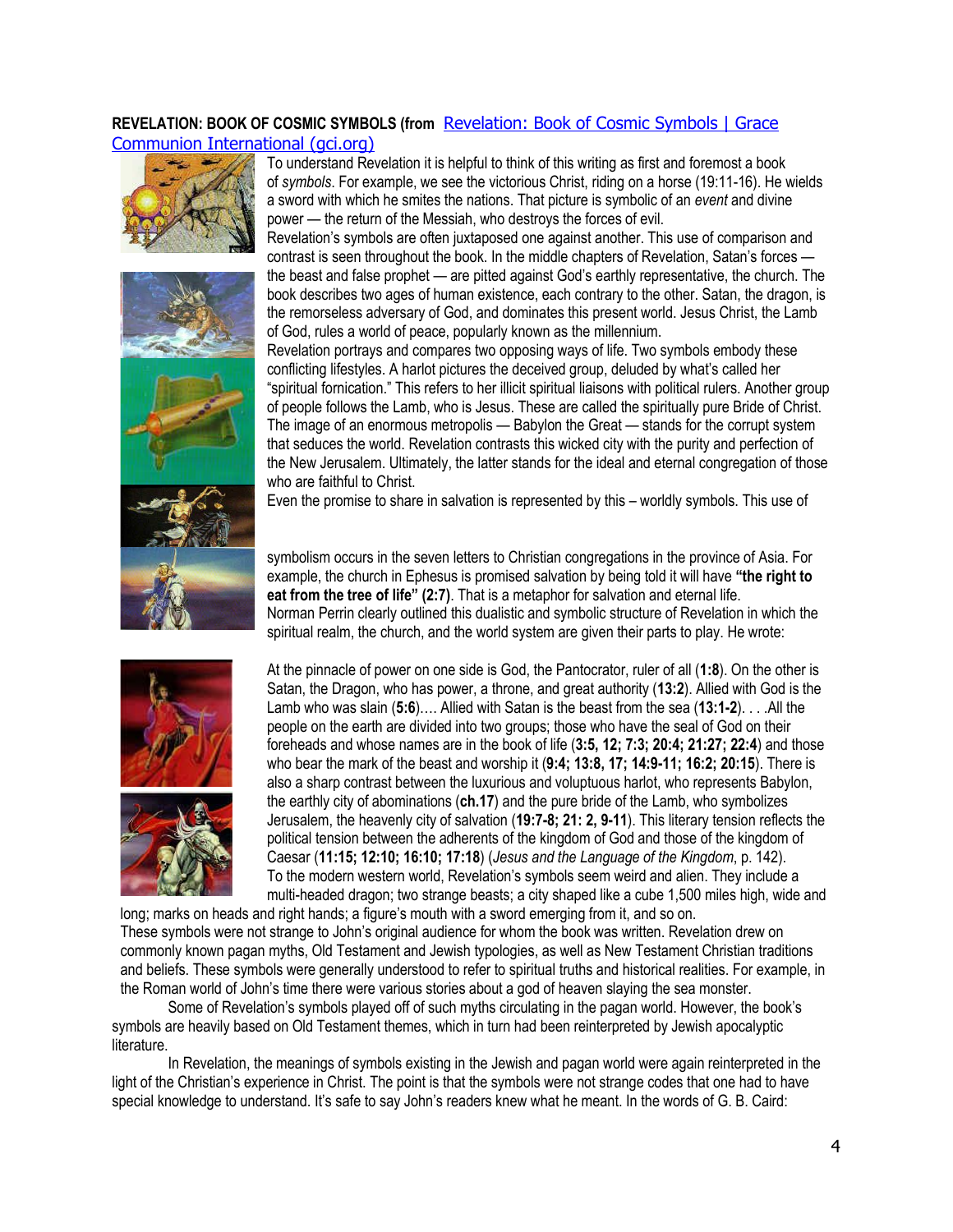*The first readers were almost certainly well versed in the sort of symbolic language and imagery in which the book is written. Whether they had formerly been Jews or pagans, they would read the language of myth as fluently as any modern reader of the daily papers reads the conventional symbols of a political cartoon. Much of this language we can reconstruct for ourselves from the Old Testament and Jewish apocalyptic writings on the one hand and from Greek and Roman literature, inscriptions, and coinage on the other* (*Black's New Testament Commentaries*, "A Commentary on the Revelation of St. John the Divine," 2nd edition, p. 6).

This makes sense if we consider a type of modern graphic genre, the political cartoon. G. R. Beasley-Murray calls the political cartoon "the closest modern parallel" to Revelation's symbols (*The New Century Bible Commentary*, "Revelation," p. 17).

Political cartoons use stereotyped images. Beasley-Murray gives some examples of modern cartoon symbols. Two examples are John Bull, who represents the temper of Britain, and Uncle Sam, the spirit of the United States. The lion also represents Britain and the eagle the United States. Two other symbols are the bear for Russia and the dragon for China.

Often these and other political figures are drawn as caricatures. Says Beasley-Murray, *"Frequently the situations depicted are deliberately exaggerated, and even made grotesque, in order that the message may be made plain"* (*The New Century Bible Commentary*, "Revelation," p. 17). The operative word here is plain. That's what the symbols of Revelation were to John's congregations. They were plain, simple and quickly understood. Beasley-Murray explains the point further:

*The symbols by which the contemporary political forces and the spiritual powers of heaven and hell are portrayed [in Revelation] were as traditional as Britannia and the British lion, the Russian bear, and the Chinese dragon…. What to the uninitiated modern reader appears grotesque imagery, spoke with power to John's fellow Christians* (*The New Century Bible Commentary*, p. 17).

Most people are familiar with George Orwell's *Animal Farm*, in which animals speak. The book itself is a politicalsocial statement about the excesses of political leadership and the subjugation of the weak. We do not think the book bizarre because animals talk in it. We know it is symbolic. We also readily understand the meaning of Orwell's symbols and enjoy them. In fact, it was precisely because of the form in which *Animal Farm* was written that has made it a timeless piece of literature.

There are several lessons in this for us. First, we should not consider Revelation strange or bizarre. The book was probably easy to understand, extremely interesting and thoroughly meaningful to the original readers. If we can put ourselves in their place, this biblical writing can be all these things to us as well.

Second, we should not force Revelation's symbols into a literal mode. If the book is a kind of painting of God's purpose, it is much more expressionistic or impressionistic than realistic. In the words of George Eldon Ladd: *"Apocalyptic*  language does not convey its message in precise photographic style, but more in the style of modern surrealistic art with *great fluidity and imagination"* (*A Commentary on the Revelation of John*, p. 111). Ladd explains that Revelation's symbols are *"not meant to be photographs of objective facts; they are often symbolic representations of almost unimaginable spiritual realities,"* p. 102.

M. Eugene Boring explains it this way:

*Many of the scenes John describes simply cannot be imaged. Not only can they not be placed on a canvas or movie screen, they cannot be placed on the screen of the mind. The vision of the exalted Christ in 1:12-16, for example, simply becomes grotesque if one attempts to understand it as a reporter's account of what John actually saw in the objective world* (*Interpretation: A Bible Commentary for Teaching and Preaching*, "Revelation," p. 54).

Here Christ is pictured as speaking through a mouth out of which a sharp double-edged sword protrudes. If an attempt is made to understand the anthropomorphic picture of Christ in Revelation 1 as a literal representation of what he looks like, this part of the portrait admittedly is bizarre. The portrait becomes meaningful only if we understand John's portrayal of the sword as a symbol of the sharpness and power of God's word (**[Hebrews 4:12;](https://biblia.com/bible/niv/Heb%204.12) [Ephesians 6:17](https://biblia.com/bible/niv/Eph%206.17)**).

Of course, we need to be careful about overly allegorizing Revelation, as much as we need to avoid a strict literalism. As mentioned, this was probably not a difficulty John's original readers faced. The knew the situation in which they lived and the meaning of the symbols. But we are divorced from both. In the words of G. B. Caird: *Our difficulties begin when we try to decide how far to take this picture language literally and how far to take it figuratively. When John echoes the Roman legend that the dead Nero was about to return, how literally does he mean it? Does he believe that Nero was not in fact dead, or that he would be resurrected, or that another paranoiac would come to fill his empty shoes?* (*Black's New Testament Commentaries*, "A Commentary on the Revelation of St. John the Divine," 2nd edition. p. 7).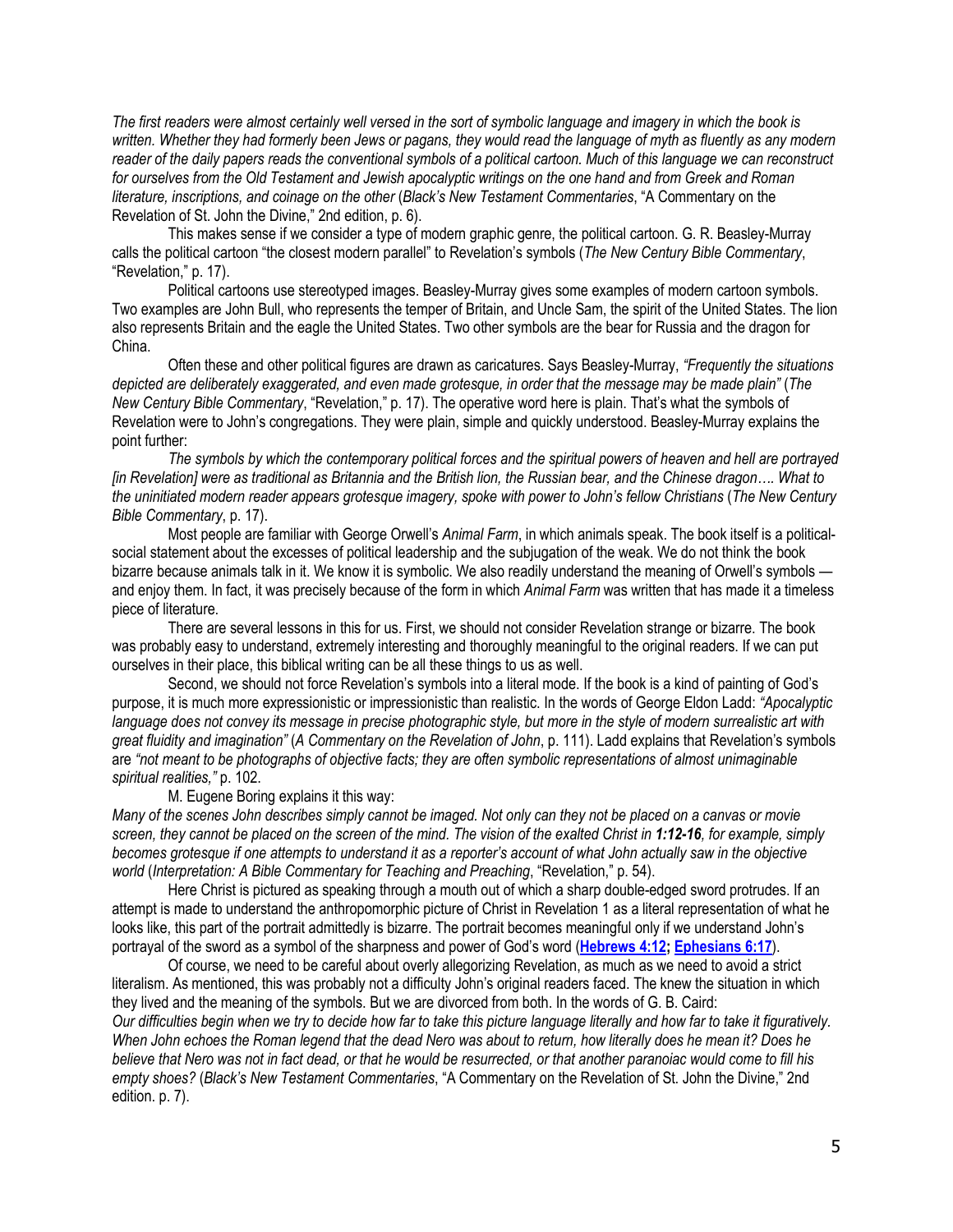In one sense, these issues are only of historical importance, vital only to John's original readers. But if that was all that Revelation's symbols pictured — that is, events, situations and people in John's day — they would have little meaning for us.

However, since Revelation uses symbols to represent spiritual realities, the book has universal meaning for all times and generations. Having said this, another caution is in order. We should not dismiss the historical context and meaning of the symbols, nor their possible application to specific situations and individuals. These, however, are not the primary meanings.

The point is, symbols can have different kinds of meaning. The symbol "bear" can have a simple meaning when referring to Russia. That is, bear = Russia. On another level, the bear says something about the kind of political power the nation embodies. On a third level, "bear," already known to be symbolic of a lumbering political giant, can stand for all such empires—including perhaps the massive ancient Persian empire.

The American flag can be described as composed of 13 stripes and 50 stars. That is what the flag is, literally. It also is a symbol representing 13 original colonies and 50 states. The American flag also represents the nation. That is, when we see the flag, we think "United States." But the American flag waving in the breeze during a patriotic parade represents something much more. It symbolizes a concept — a big idea — the pride of being an American. In the same way, Revelation's symbols can have various kinds and levels of meanings. Its symbols are not what are called "steno-symbols," that is those that have only a single reference point. For example, if the symbol "bear" were such a symbol it could only be a nickname for the nation. But as we saw, the "bear" symbol has diverse meanings on several levels.

Revelation's symbols are often what are called "tensive" symbols. They are open-ended to some degree in that they can represent several conceptions or ideas. For example, if the first beast of Revelation 13 can be identified with the city of Rome in John's day, this does not exhaust its meaning. The tensive symbol "beast" may also represent the Roman Empire, or refer to a specific individual such as the emperor Nero or Domitian. "Beast" may also stand for all human empires that oppress Christians.

G. B. Caird is correct when he says that it is, "*Misleading to say that in Revelation the monster is Rome, and still more misleading to say that it is ruler worship. The monster is both an older and a newer phenomenon than Caesar, and the great city is more ancient and more modern than Rome"* (*Black's New Testament Commentaries*, "A Commentary on the Revelation of St. John the Divine," 2nd edition, p. xii).

It's important to understand that Revelation speaks of concepts that deal with an ultimate reality about which we have no direct experience or knowledge. That's why it uses symbols and why the book can indicate earthly and heavenly realities only in extremely rough outline.

To cite an example, God is pictured as sitting on a heavenly throne in Revelation. The throne represents, in symbol, to us who are limited to this physical world, the glory, the lordship and universal authority of God. Admittedly, the throne symbol is a rather poor reflection of God's universal supremacy. But those are the limitations of human language and our experiential knowledge of God.

Some commentators suggest that the symbols Revelation used were not readily understood by those of John's time. This idea claims John used coded language so that the criticism it contained of the Roman government would be kept secret from outsiders.

However, the average reader would have quite easily picked out the possible references to Rome. For example, Jews typically equated Rome with Babylon in apocalyptic writings. It was also common knowledge that Rome was the city built on seven hills. Both images are used in Revelation.

Assuming the Roman police were of at least average intelligence and could read, it hardly seems they would have missed this. M. Eugene Boring points out that the mere reference to God or Christ as king (**11:15**) would have clearly appeared subversive to Roman authorities.

On the other hand, only a small portion of Revelation's material could be construed as applying to Rome. Then, if John's use of symbolic material was meant to confound the Roman secret police, why is virtually *all* of the book written in symbolic, apocalyptic form?

**Whatever the answer, John's purpose is clearly stated: it is to reveal, not conceal.** M. Eugene Boring points out: *"With reference to the Roman government, John does not veil whom he means; he writes to reveal the essential nature of Roman power, which was not at all obvious to many members of John's churches*" (*Interpretation: A Bible Commentary for Teaching and Preaching*, "Revelation," p. 55).